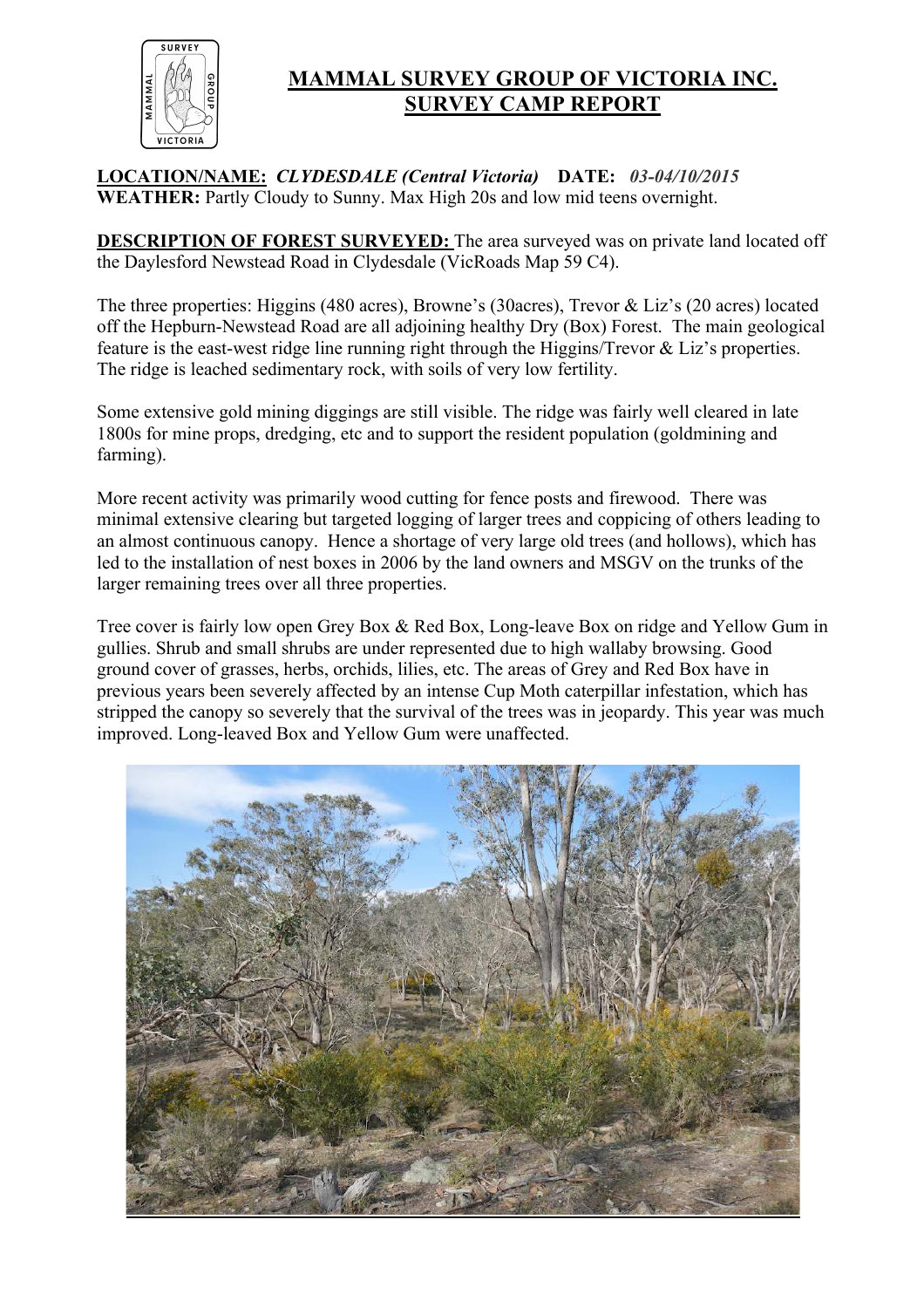### **CAMP COMMANDANT:** Katherine Zonnevylle

### **PERSONNEL:**

Nancy and Trevor McMurray Andrew McCutcheon (Saturday only) John Olden (Saturday only) Anne and Ed Howell Mary and Duncan Frost Paul Sparks Trevor Coon Liz Ingham Celia Browne (Sunday only)

### **Thankyou to Liz and Trevor, Celia, and Beth and Ric for their hospitality.**

#### **SURVEY REPORT**

Ten remote-sensing cameras were deployed on the ridge just south of the campsite. A spotlighting survey was undertaken from camp, up the gully beyond the exclusion zone and dam with many Eastern Grey Kangaroos, Brush-tailed possums and unidentified microbats observed. Sugar gliders were also heard and observed during the night. All nest boxes on the three properties were checked with encouraging results. No cage traps and bat traps were set.

| <b>Remote Cameras</b>   | 10 <sub>set</sub>  | Nil observations                               |
|-------------------------|--------------------|------------------------------------------------|
| Spotlighting            | 1hr and 26 minutes | 18 Grey Kangaroos                              |
|                         | x 4 lights         | 5 Adult and 2 young Brush Tailed Possums       |
|                         |                    | 2 Sugar Gliders                                |
|                         |                    | Numerous unidentified Microbats                |
| Nest boxes $-Liz$       | 7 checked          | 2 occupied Sugar Glider nests (1 adult 3 young |
| and Trevor              |                    | in one and 2 adults in other)                  |
|                         |                    | 1 occupied by Yellow Footed Antechinus (1)     |
|                         |                    | adult with young attached)                     |
|                         |                    | 1 unoccupied Tuan nest                         |
|                         |                    | 2 unoccupied Sugar Glider nests                |
|                         |                    | 1 with 3 very small bird eggs                  |
| Nest Boxes – Beth       | 16 checked         | 5 unoccupied Tuan nests                        |
| and Ric                 |                    | 5 unoccupied Sugar Glider nests                |
|                         |                    | 1 Bee activity                                 |
|                         |                    | 5 empty                                        |
| Nest boxes – Celia      | 13 checked         | 1 box with Sugar Gliders in residence (1 adult |
|                         |                    | and 3 young)                                   |
|                         |                    | 4 unoccupied Sugar Glider nests                |
|                         |                    | 5 unoccupied Tuan nests                        |
|                         |                    | 1 with 3 eggs                                  |
|                         |                    | 2 empty                                        |
| <b>Chance Sightings</b> |                    | 5 Swamp Wallabies                              |

### **ALL RESULTS**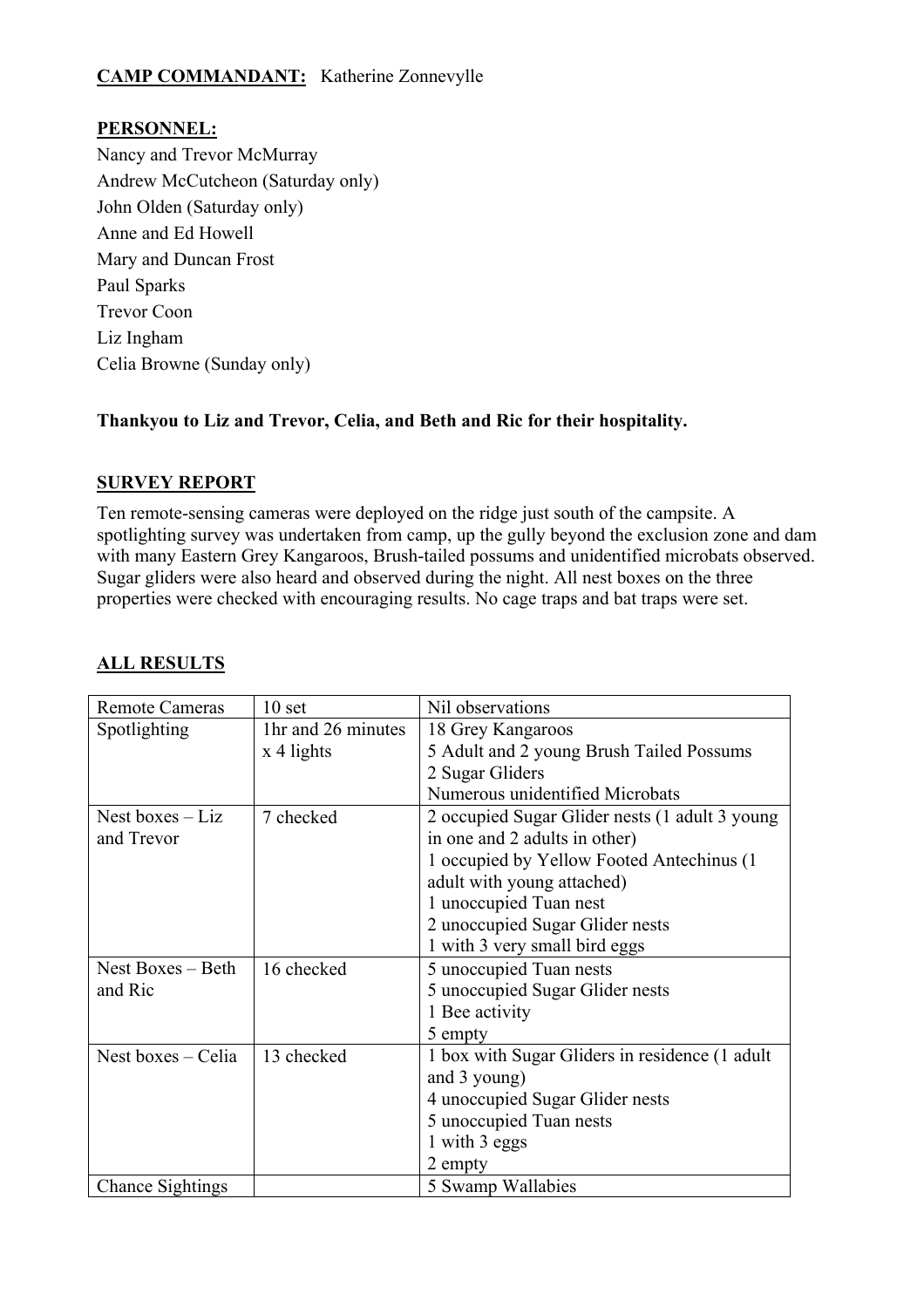

**Sugar Glider with young in nest box Photo by Paul Sparks**

**Sugar Gliders** (Petaurus breviceps) enjoy a diet of nectar, pollen, acacia gum and seeds, sap, and invertebrates. They breed in June-July and the young remain in the pouch for about 70 days before being moved into a family nest made of leaves for another 40-50 days.

**Tuans or Brush-tailed Phascogales** (Phascogale tapoatafa) are aggressive hunters and feed on insects and spiders, small vertebrates and will even hunt larger birds, however they are also very fond of nectar. They breed mid May to July with 6-8 young living in the pouch for 7 weeks until they are moved into a nest of bark strips, feathers and fur. (Van Dyck, S., & Strahan, R. (2008). *The Mammals of Australia*. Reed New Holland, Sydney).



**Sugar Glider with young <b>Tuan nest with feathers Tuan nest with feathers Photos by Andrew McCutcheon**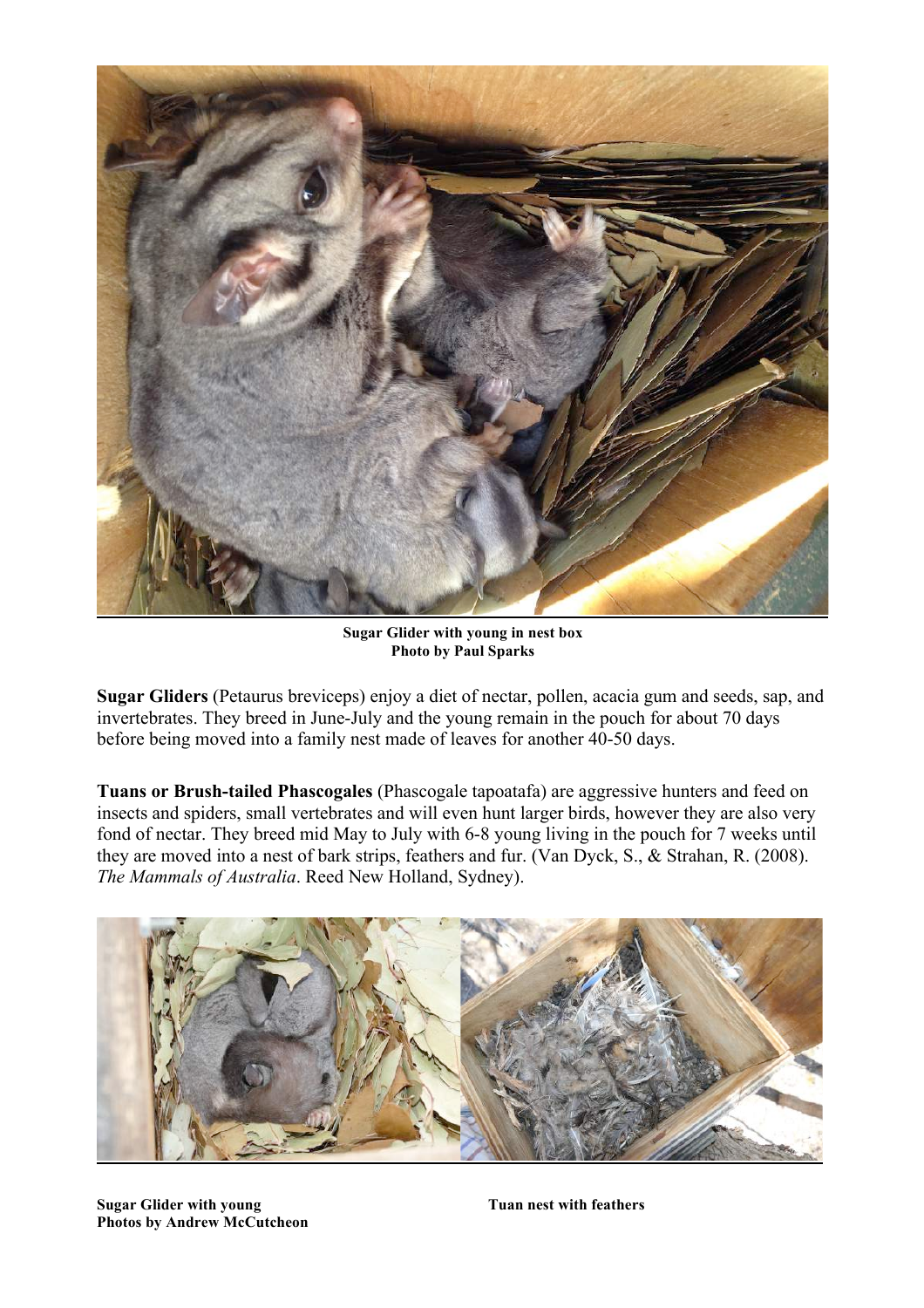# **INDIVIDUAL NEST BOX RESULTS**

# **\* indicates a new box installed during the current survey**

| <b>Nest Box#</b>                                  | Location                                                                    | Date Checked & Result                                                                       |
|---------------------------------------------------|-----------------------------------------------------------------------------|---------------------------------------------------------------------------------------------|
| <b>Nesting</b><br><b>Boxes on</b><br>Beth & Ric's |                                                                             |                                                                                             |
| <b>Block</b>                                      |                                                                             | Checked by MSGV 3-10-2015                                                                   |
| 1                                                 | Nth side of track, 50metres from<br>fence line T & L.                       | Empty                                                                                       |
| 2                                                 | Nth side of track, 70metres from<br>fence line T & L., 20m Nth of Box<br>#1 | Tuan nest material and old scat. Nil<br>animals observed                                    |
| 3                                                 | Along ridge Track (Sth side),<br>100west of intersection                    | Active Tuan nest with dead bird parts,<br>Tawny Frogmouth feathers. Nil animals<br>observed |
| 4                                                 | Along ridge Track, (Sth side) 90m<br>west of intersection                   | Empty                                                                                       |
| 5                                                 | Along ridge Track, (Sth side) 100m<br>east of intersection                  | Active Tuan nest full of leaves and<br>feathers. Nil animals observed                       |
| 6                                                 | Along ridge Track *                                                         | $\ast$                                                                                      |
| 7                                                 | Saddle on ridge track, (Nth side)                                           | Empty                                                                                       |
| 8                                                 | Saddle on ridge track (Sth side)                                            | Tuan nest material but not used recently                                                    |
| 9                                                 | Saddle on ridge track (Nth side -<br>50m down gully) *                      | $\ast$                                                                                      |
| 10                                                | Saddle on ridge track (Nth side -<br>100m down gully)                       | Sugar Glider nest possibly used recently.<br>Nil animals observed                           |
| 11                                                | In gully - Sheoak Ridge                                                     | Recent Sugar Glider nest. Hole enlarged.<br>Nil animals observed                            |
| 12                                                | In gully - Sheoak Ridge                                                     | Empty                                                                                       |
| 13A                                               | 100m south of Mulberry Tree                                                 | Well-formed Sugar Glider nest. Hole<br>enlarged. Nil animals observed.                      |
| 13B                                               | 20 metres North West of 13A *                                               | $\ast$                                                                                      |
| 13C                                               | 30 metres South East of 13A *                                               | $\ast$                                                                                      |
| 14A                                               | 100m west of Mulberry Tree - near<br>Xmas Reef mine                         | Tuan nest. Box 1/2 full leaves, bark, scat<br>and fresh moss                                |
| 14B                                               | 5 metres South of 14A *                                                     | $\ast$                                                                                      |
| 15                                                | Gully - Nth of Dam. (100m Nth,<br>east side of gully) *                     | $\ast$                                                                                      |
| 16A                                               | Gully - Nth of Dam. (120m Nth,<br>west side of gully)                       | Empty                                                                                       |
| 16B                                               | 10 metres North of 16A *                                                    | $\ast$                                                                                      |
|                                                   | Gully - Nth of Dam. (200m Nth,<br>30m east of gully)                        | Bees nest. Box replaced on South side of<br>gully                                           |
| 17<br>18                                          | Gully - Nth of Dam. (top of gully)                                          | Sugar Glider nest. Hole enlarged. Nil<br>animals observed                                   |
| 19                                                | 100m west of T & L boundary,<br>Near track to Seed orchard                  | Sugar Glider nest. Nil animals observed                                                     |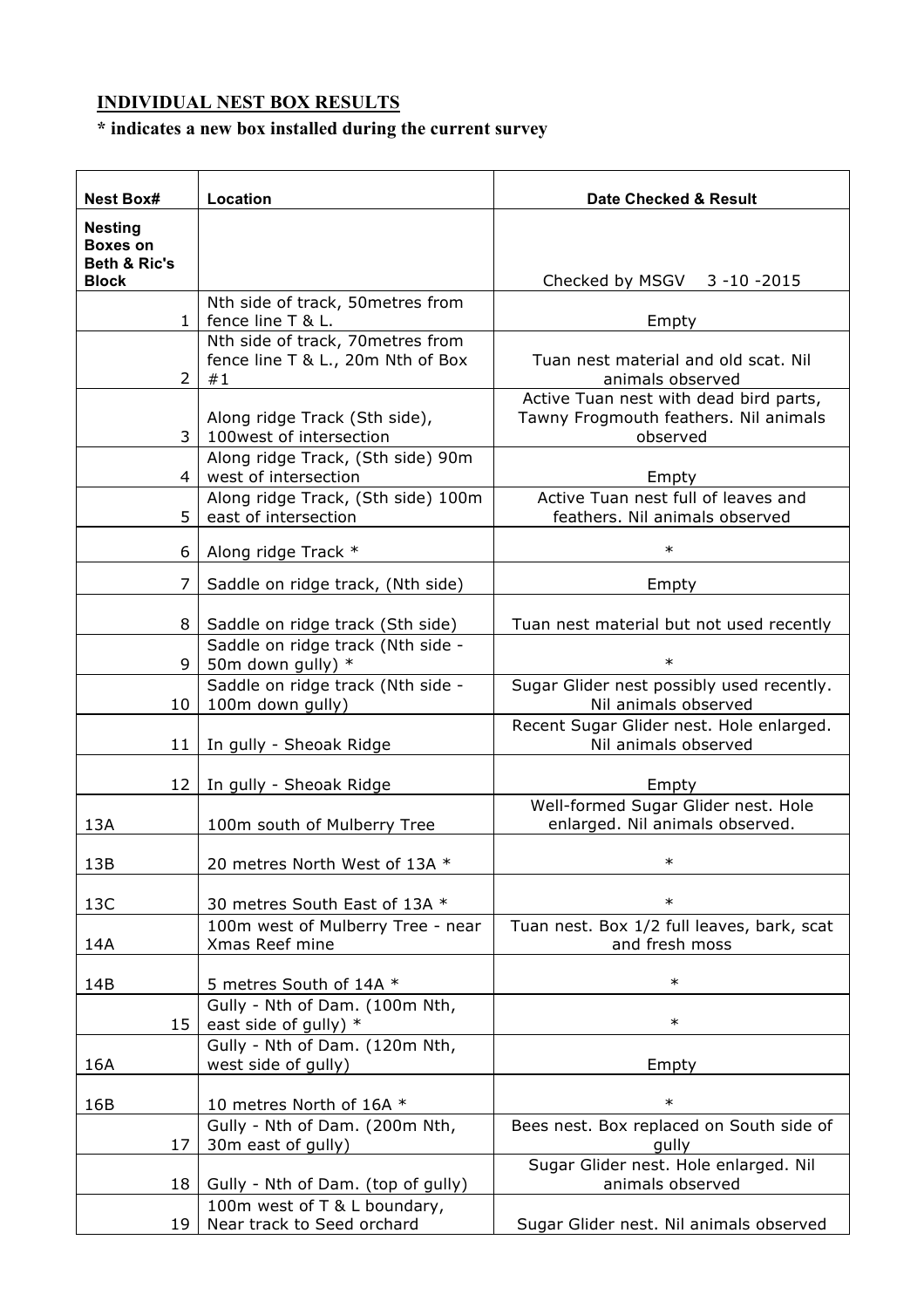| <b>Nest Box#</b>                                                                 | Location                             | Date Checked & Result                                                           |  |  |
|----------------------------------------------------------------------------------|--------------------------------------|---------------------------------------------------------------------------------|--|--|
| <b>Nesting</b><br><b>Boxes on</b><br>Celia<br><b>Browne's</b><br><b>Property</b> |                                      |                                                                                 |  |  |
| 1                                                                                |                                      | Sugar Gliders observed. 1 adult and 3<br>young                                  |  |  |
| $\overline{2}$                                                                   |                                      | Leaves                                                                          |  |  |
| 3                                                                                |                                      | Empty with spider webs                                                          |  |  |
| $\overline{4}$                                                                   |                                      | Round leafy nest                                                                |  |  |
| 5                                                                                |                                      |                                                                                 |  |  |
| 6                                                                                |                                      | Tuan nest with chewed bark. Nil animals<br>observed                             |  |  |
| 7                                                                                |                                      | Sugar Glider nest. Nil animals observed                                         |  |  |
| 8                                                                                |                                      | 3 eggs                                                                          |  |  |
| 9                                                                                |                                      | Tuan nest. Nil animals observed                                                 |  |  |
| 10                                                                               | In exclusion zone                    | Tuan nest. Tuan scat on lid and leaves<br>and bark inside. Nil animals observed |  |  |
| 11                                                                               |                                      | Sugar Glider nest. 1/2 full of leaves. Nil<br>animals observed                  |  |  |
| New since                                                                        |                                      |                                                                                 |  |  |
| prev survey                                                                      |                                      | Hole much enlarged by Cockatoo. Empty                                           |  |  |
| New since<br>prev survey                                                         |                                      | Tuan nest with lots of feathers and leaves.<br>Nil animals observed             |  |  |
| New since                                                                        |                                      | Tuan nest with scat, feathers and leaves.                                       |  |  |
| prev survey                                                                      |                                      | Nil animals observed                                                            |  |  |
|                                                                                  |                                      |                                                                                 |  |  |
|                                                                                  |                                      |                                                                                 |  |  |
| Nesting Boxes on Trevor & Liz's Place                                            |                                      |                                                                                 |  |  |
|                                                                                  | L side of walking track up hill from |                                                                                 |  |  |
| 1                                                                                | house                                | Tuan nest. Nil animals observed                                                 |  |  |
|                                                                                  | R side of walking track up hill from |                                                                                 |  |  |
| 2                                                                                | house                                | 3 very small birds eggs<br>Sugar Gliders observed. 1 adult and 3                |  |  |
| 3                                                                                | L side track further from house      | young                                                                           |  |  |
| 4                                                                                | Top of watercourse                   | Yellow-footed antechinus observed. 1 adult<br>with young attached               |  |  |
| 5                                                                                | Original box near exclusion plot     | Sugar Gliders observed. 2 adults                                                |  |  |
| 6                                                                                | Far Corner                           | Recent Sugar Glider nest. Nil animals<br>observed                               |  |  |
| 7                                                                                | Below composting toilet              | Sugar Glider nest. Nil animals observed                                         |  |  |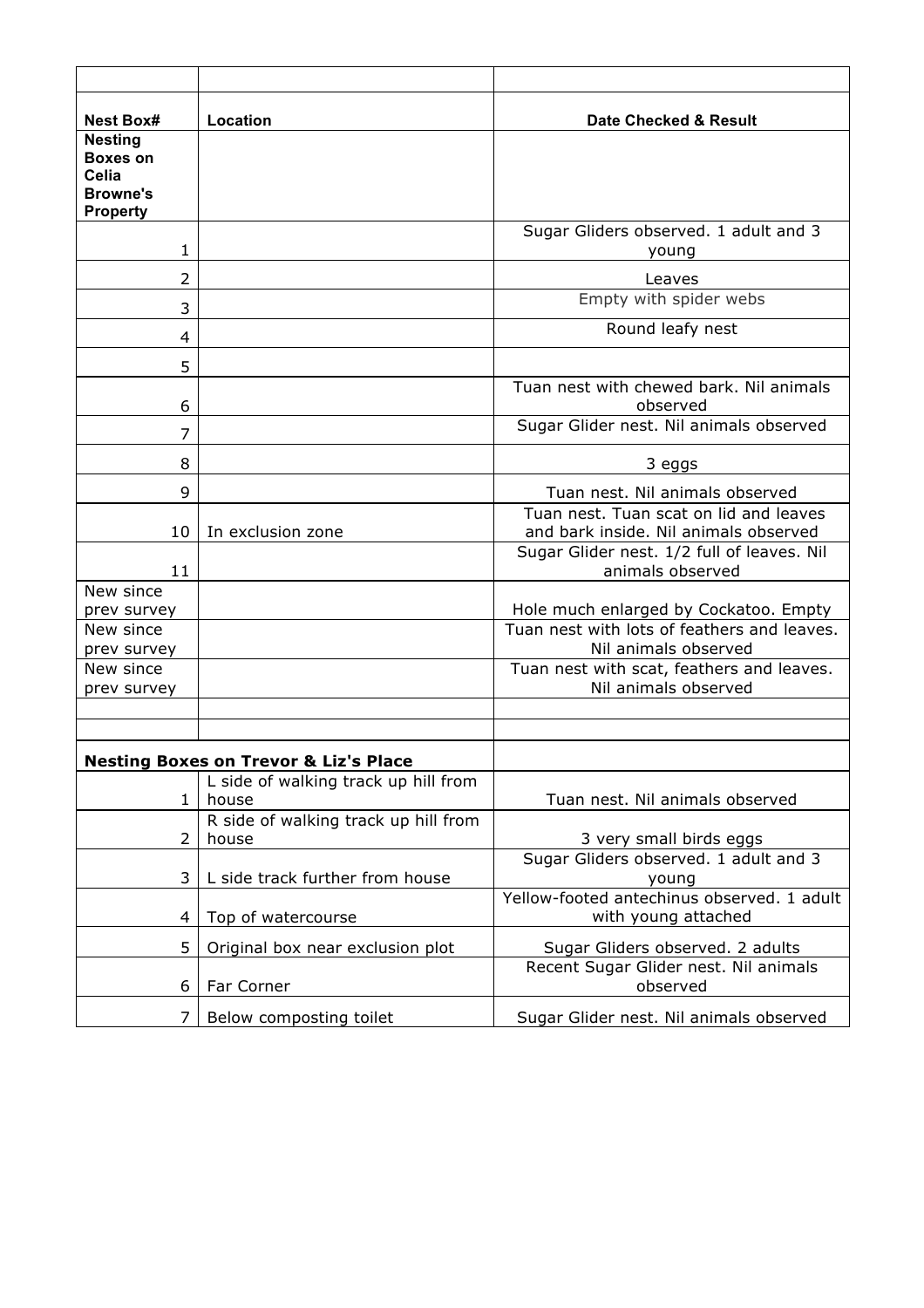

**Yellow-footed Antechinus Photo by Andrew McCutcheon who is also pictured checking a nest box. Photo by Nancy McMurray**



**Flexible-necked cameras on long poles were used to provide images inside nest boxes. These images were transmitted to a receiver being monitored by members on the ground Photo by Andrew McCutcheon**